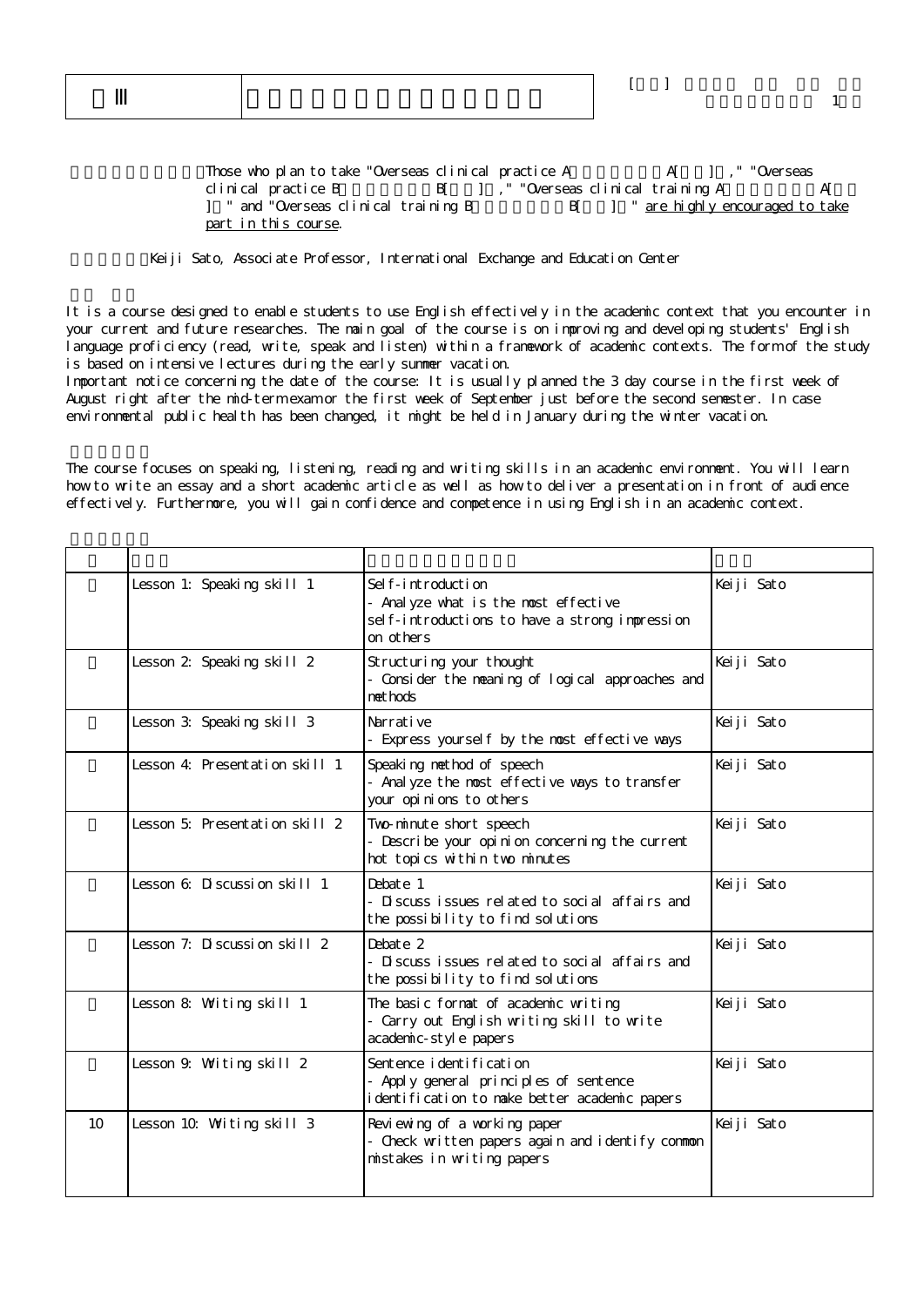| 11                | Lesson 11: Presentation skill 3                  | Mini mum exegesi s<br>- Reinforce your arguments by additional<br>academic skills                                                                                                      | Keiji Sato |
|-------------------|--------------------------------------------------|----------------------------------------------------------------------------------------------------------------------------------------------------------------------------------------|------------|
| $12 \overline{ }$ | Lesson 12 Presentation skill 4                   | Manner for speakers<br>- Evaluate the correct manners of speakers in<br>conferences                                                                                                    | Keiji Sato |
| 13                | Lesson 13: Presentation skill 5                  | Mini-conference, first session<br>- Exercise presentation skill in public                                                                                                              | Keiji Sato |
| 14                | Lesson 14: Presentation skill 6                  | Mini-conference, second session<br>Exercise presentation skill in public                                                                                                               | Keiji Sato |
| 15                | Lesson 15: Presentation skill 7.<br>Concl usi on | Mini-conference, third session; Conclusion<br>Exercise presentation skill in public<br>Concl usi on<br>- Rethink what the most effective way for<br>fasci nating self-introduction is. | Keiji Sato |

There will be short writing assignments (essay and short article) before starting the course (40). Participants are also expected to give short oral presentations at the end of the course ( $60$ ).

The textbook will be prepared by the instructor, if the need comes

Academic English, David Porter, Macmillan, 2008 Speaking of Speech: Level 2, Charles LeBeau, Macmillan, 2015

 $\mathbb{R}^d$  , and the set of the set of the set of the set of the set of the set of the set of the set of the set of the set of the set of the set of the set of the set of the set of the set of the set of the set of the se

Other handouts and exercises will be prepared by the instructor.

It is required for students to attend the class actively. We have many group works. You must show your opinions and transfer them to others in English. Therefore, it is recommended for students to have will toward the class and minimum English speaking skill at least.

## **Important Notes:**

Whole parts of the course will be conducted in English. If you wish to join to the class, you should get in contact with Keiji Sato during April, make sure your specialty in the field of odontology and must write a short English article (at least 1,000 words) for your presentation two weeks before the course starts. If you complete the article, send to instructor's e-mail address (keiji\_sato@hoku-iryo-u.ac.jp). **You must write it on a deadline when the instructor appoints; otherwise, you may lose the eligibility for attending the class.**

 $($  $DP2$ .

 $DP5.$ 

Attaché(Professional Researcher of Russian Regional Politics and Economy), Ministry of Foreign Affairs of Japan (in Sakhalin, Russia)

Most Japanese are not good at English speaking. However, many of them do not have occasions enough to express

 $\sim$  2015